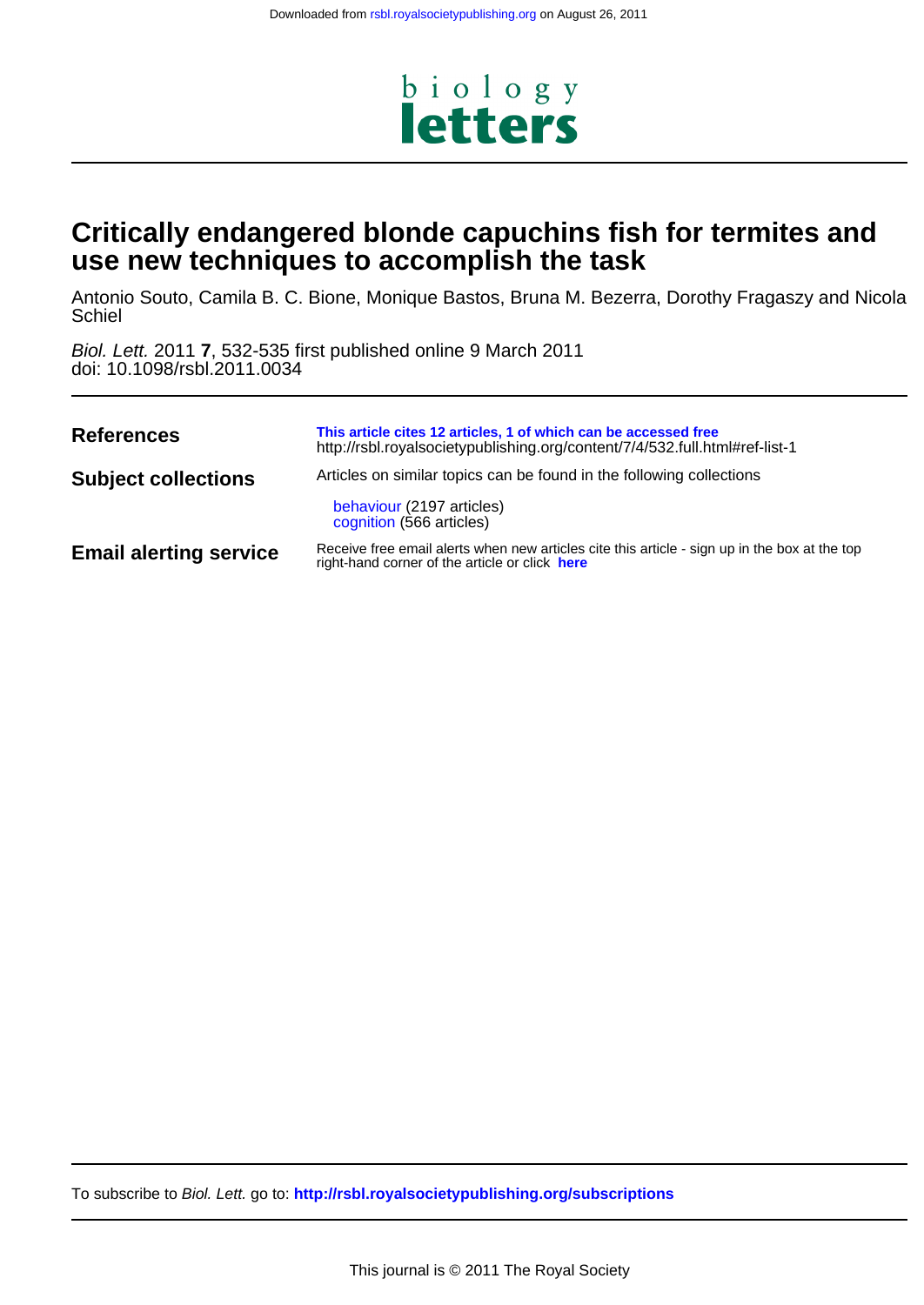

Biol. Lett. (2011) 7, 532–535 doi:10.1098/rsbl.2011.0034 Published online 9 March 2011

# Critically endangered blonde capuchins fish for termites and use new techniques to accomplish the task

## Antonio Souto<sup>1,\*</sup>, Camila B. C. Bione<sup>1</sup>, Monique Bastos<sup>2</sup>, Bruna M. Bezerra<sup>3</sup>, Dorothy Fragaszy<sup>4</sup> and Nicola Schiel<sup>2</sup>

<sup>1</sup>Departamento de Zoologia, Universidade Federal de Pernambuco, Rua Professor Moraes Rego, s/n, 50.670-420 Recife-PE, Brazil <sup>2</sup> Departamento de Biologia, Universidade Federal Rural de Pernambuco, Rua Dom Manoel de Medeiros, s/n, 52.171-900 Recife-PE, Brazil <sup>3</sup> <sup>3</sup> School of Biological Sciences, University of Bristol, Woodland Road, Bristol BS8 1UG, UK

<sup>4</sup> Psychology Department, University of Georgia, Athens, GA 30602, USA

\*Author for correspondence ([asouto@ufpe.br](mailto:asouto@ufpe.br)/[toni\\_souto@yahoo.com](mailto:toni_souto@yahoo.com)).

We report the spontaneous modification and use of sticks to fish for termites, above the ground, in wild blonde capuchins (Cebus flavius). These critically endangered Neotropical primates inhabit remnants of the Atlantic Forest. They used two previously undescribed techniques to enhance their termite capture success: nest tapping and stick rotation. The current ecologically based explanation for tool use in wild capuchins (i.e. terrestrial habits and bipedalism) must be viewed cautiously. Instead, remarkable manual skills linked to a varied diet seem important in promoting tool use in different contexts. The repertoire of tool-using techniques employed by wild capuchins has been expanded, highlighting the behavioural versatility in this genus.

Keywords: tool use; manual skills; cognition; blonde capuchins; primates

### 1. INTRODUCTION

Because tools play a central role in human culture and evolution, their manufacture and use by non-human animals are a fascinating subject of investigation [[1](#page-3-0)]. While it is known that wild animals of different taxonomic groups are capable of using tools [\[2\]](#page-3-0), a flexible tool repertoire has been commonly ascribed only to chimpanzees and orang-utans (e.g. [[3,4](#page-3-0)]). However, growing evidence, obtained in dry regions of Brazil (savannah-like vegetation), suggests that capuchins are also versatile users of tools (see Ottoni & Izar [\[5](#page-3-0)] for a review).

The arid environment where tool use has been observed in capuchins has influenced current explanations for the disjunct distribution of tool use across dry and humid habitats. Moura & Lee [\[6\]](#page-3-0), for example, suggested that food scarcity (motivational factor) and terrestrial habits (through which monkeys had access to tubers, roots and some insects by digging with stones) were the main factors for the occurrence of tool use in those primates. More recently, Ottoni & Izar [\[5\]](#page-3-0) concluded that food scarcity is of peripheral importance, after noting that tool use can occur in groups of capuchins with provisioning and is absent in others during periods of food scarcity. The latter proposed that terrestrial habits, which free the monkey's hands to transport tools as they travel bipedally and also provide stable and relatively flat surfaces to practise tool-using behaviour, are the most important behavioural factors promoting tool use in wild capuchins [\[4\]](#page-3-0). Given the limited data on tool use in wild capuchins, the propositions supporting the appearance of tool use remain unclear.

Termites are abundant in all tropical biomes, and are a nutritious food source for many animals, including humans [\[7\]](#page-3-0). The use of sticks to extract termites by wild chimpanzees was originally observed in the forests of Gombe [[8](#page-3-0)], and this phenomenon rapidly became one of the best known and most influential discoveries involving animal tool use.

We report here the spontaneous modification and use of sticks to fish for termites observed in one group of wild blonde capuchins (*Cebus flavius*) living in a fragment of Atlantic Forest [\(figure 1](#page-2-0)*a*). This species was recently rediscovered, after presumed extinction [[9\]](#page-3-0). We also report the use of two techniques employed sequentially by the capuchins during termite fishing that have never been described in other non-human primates, including chimpanzees. Experiments with humans playing the role of termite fishers in the monkeys' habitat were also conducted to test the effectiveness of the fishing techniques employed by the animals.

## 2. MATERIAL AND METHODS

#### (a) Study site

The study site  $(6°33'32.1''\text{S}, 35°07'56.5''\text{W})$  has approximately 300 ha of Atlantic Forest that belongs to three different owners. We obtained permission to work in ASPLAN/Mamanguape/PB segment (94 ha of forest). General characteristics of the vegetation: canopy, about 20 m high; emergent trees, up to 25 m high; understorey, juvenile trees and smaller tree species. The sugar cane monoculture dominates the landscape around the fragment.

Aspects of the climate in the Mamanguape district: rainy season, April-October; average annual temperature, 24-26°C; average annual rainfall, 1750–2000 mm; average annual humidity, 80 per cent [\[10](#page-3-0)].

#### (b) Subjects

We studied a group of six tufted blonde capuchins (four adult males, one adult female and one juvenile male). It is unclear whether this group composition is normal for this species. Each individual was reliably identified through their physical characteristics (body size, scars and variation in fur colour). They were habituated to the observers C.B.C.B. and M.B.

The diet of these monkeys included fruits, insects, spiders and small vertebrates. On three occasions individuals were seen eating sugar cane. Foraging, excluding termite fishing, was a daily activity displayed by all individuals of the study group. Termite fishing was the only form of tool use observed.

#### (c) Observations

Fieldwork was carried out from July to November 2009 (140 h of direct observation across 72 days), at distances ranging from 5 to 30 m from the animals. The observational time was unevenly distributed across the 72 days (117 min  $d^{-1}$ ,  $\pm$ 11.95 s.e.m.), because the animals were not always located in the part of the fragment for which we received permission to work. All data, including the dietary observations, were collected using focal animal and ad libitum techniques [[11\]](#page-3-0). Observations started when the monkeys were located in the forest. Behaviours were recorded using a notepad.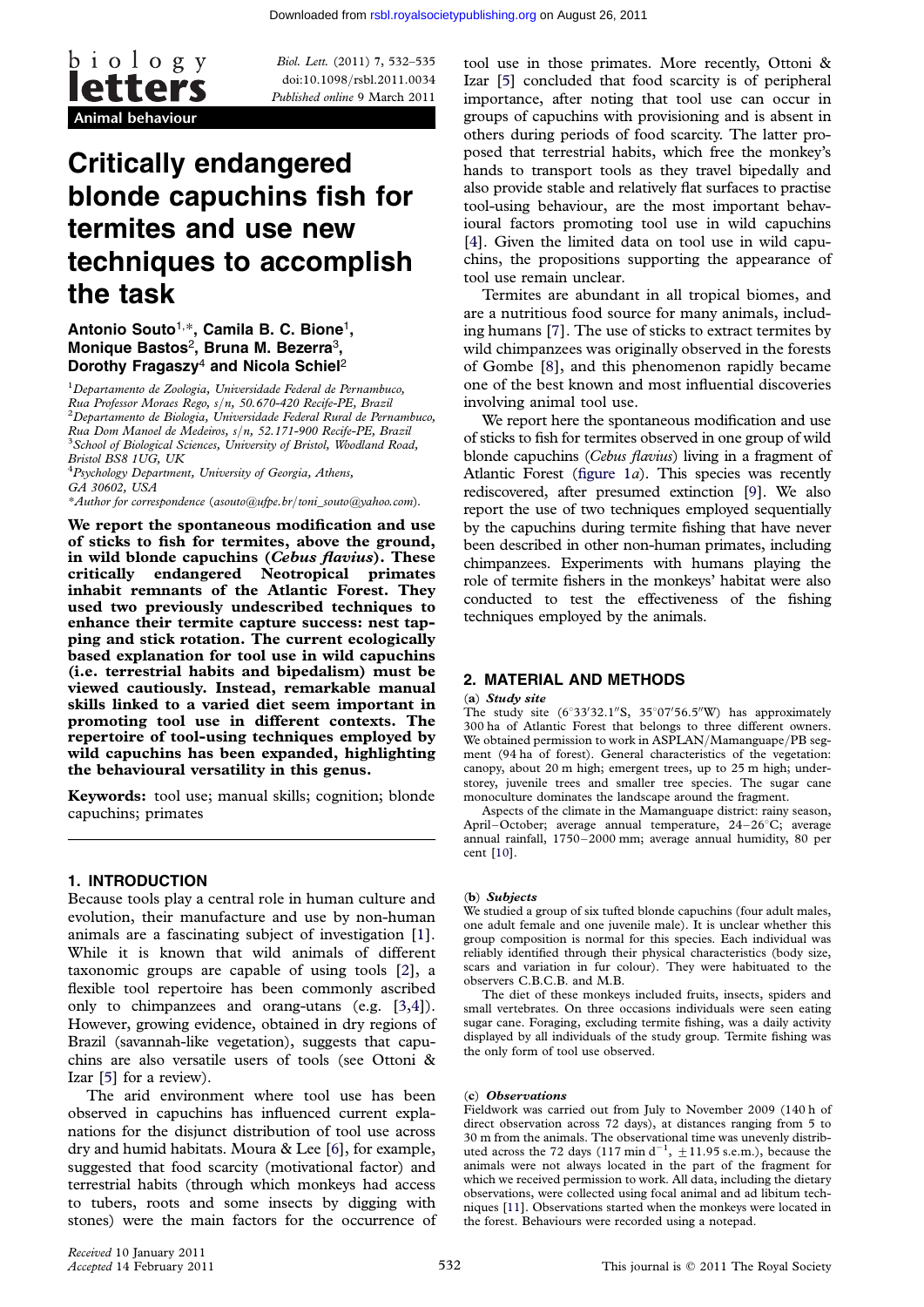<span id="page-2-0"></span>

Figure 1. (a) A blonde capuchin (Cebus flavius) in the study site. (b) Distribution of termite fishing activity across the observational period (days and months are in italic; AM refers to 'adult male' and the number to its identity). Background image: Nasutitermes sp. (c) Tapping increased the rate of collection; rotation did not. The term 'none' means that the tapping and rotating techniques were not employed. Illustrated are medians and interquartile ranges. Statistics: Mann –Whitney U-test, adjusted via a sequential Bonferroni correction (tap only versus tap + rotation:  $U = 10.5$ ,  $p =$ 0.7484<sup>*a*,*a*</sup>; tap only versus none:  $U = 0$ ,  $p = 0.0079^{a,b}$ ; tap only versus rotation only:  $U = 0$ ,  $p = 0.0079^{a,b}$ ; tap + rotation versus none:  $U = 0.5$ ,  $p = 0.0162^{a,b}$ ; tap + rotation versus rotation only:  $U = 0$ ,  $p = 0.0079^{a,b}$ ; none versus rotation only:  $U = 2.5$ ,  $p = 0.0463^{b,b}$ ;  $n_1 = n_2 = 5$  in all cases; after correction: different letters =  $p \le 0.05$ ; similar  $letters = n.s.).$ 

#### (d) Evaluating the efficiency of tapping and rotating techniques

We chose, in situ, 20 termite nests, similar in size (mean circumference: 48.5 cm,  $\pm 2.16$  s.e.m.; mean height: 28.5 cm,  $\pm 1.09$  s.e.m.) to those visited by C. flavius, to evaluate how tapping and rotating affected capture of termites. We used sticks of the plant Ouratea sp., the same used by the monkeys, to perforate the nests. The experimental design involved four different situations (five nests used in each situation): (i) before introducing the stick, we tapped the walls of the nest, but we did not rotate the stick while introducing it into the nest; (ii) we tapped the nest and perforated it by applying a rotating movement on the stick; (iii) no tapping or rotation were used; and (iv) we did not tap the nest, but rotation was employed. Used sticks were immediately placed into individual plastic bags, each of them sealed. We subsequently counted the termites collected on each stick.

#### (e) Statistical analyses

We compared the number of termites collected per stick across all pairwise combinations of the four experimental fishing techniques using the Mann–Whitney U-test; we adjusted  $p$ -values via a





Figure 2. The sequence of behaviours displayed by the blonde capuchins when fishing for termites.  $(a)$  Tapping the nest.  $(b)$  Tearing off a branchlet.  $(c)$  Rotating and inserting the stick into the nest.  $(d)$  Inspecting the stick.  $(e)$  Eating the termites.  $(f)$  Tapping the nest with the left hand.

sequential Bonferroni correction [\[12\]](#page-3-0). Significance after correction was set at  $p \le 0.05$ , two-tailed.

### 3. RESULTS

Three out of six study animals (all adult males) were observed eight times (in 8 of 72 days) (figure 1b) collecting termites (Nasutitermes sp.) from different nests in the canopy  $(5-10 \text{ m}$  above the ground). The behaviour consisted of three main steps: (i) the monkey approached the nest, reaching for and then tapping (firmly and quickly, as when capuchins tap hard surfaces) the nest exterior immediately in front of him using both palms (when in front of the nest, the body in a squatting position; semi-prehensile tail used to anchor the body on a stable horizontal branch  $(10-15 \text{ cm} \text{ in diameter})$ ; figure  $2a,c-f$ ; (ii) the monkey tore off a branchlet (hereafter, stick) approximately  $20 - 30$  cm long from the tree where the nest was located (to tear off the stick, the capuchin may temporarily adopt another body position; figure 2b), perforated the nest with it (approximately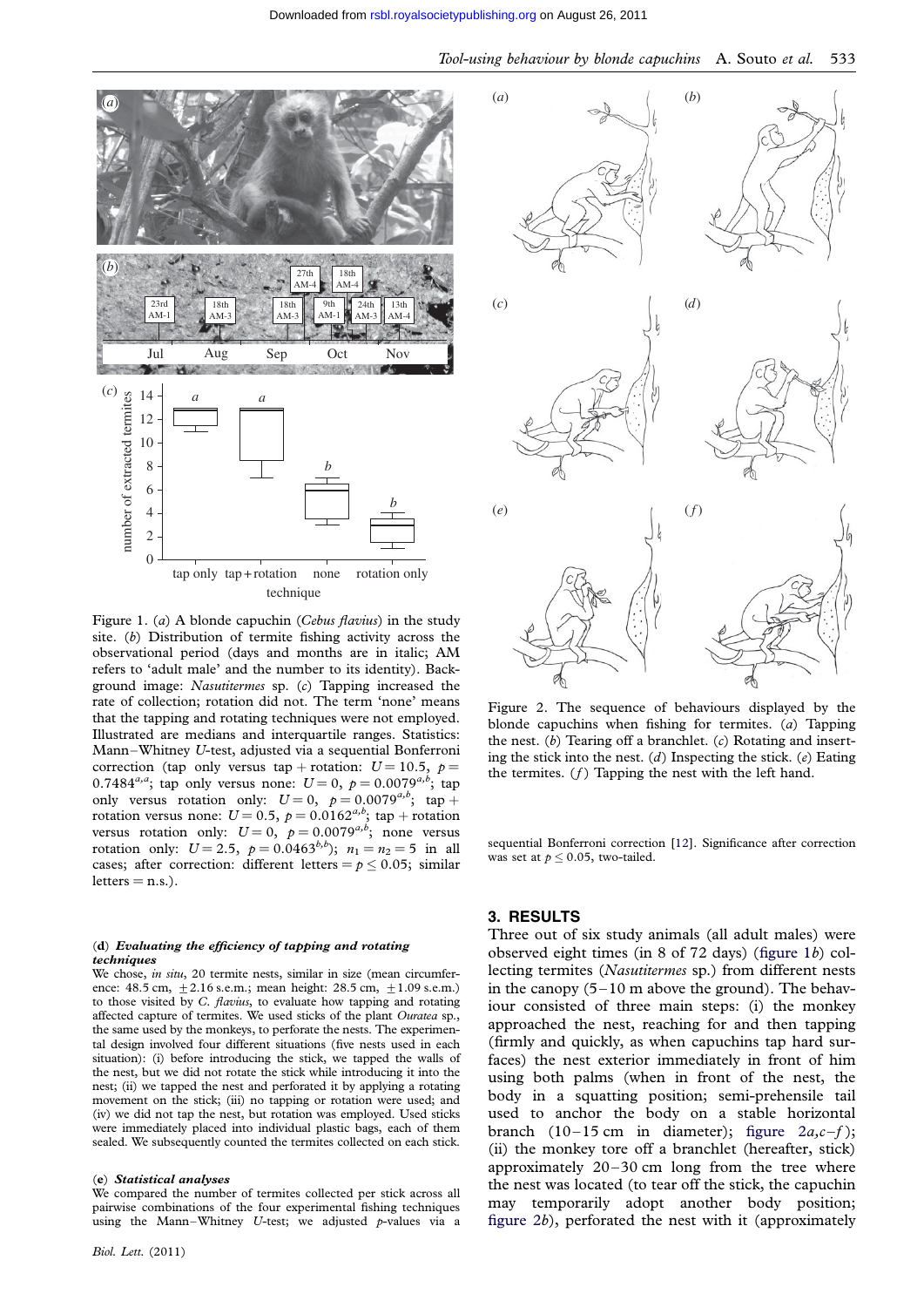<span id="page-3-0"></span>in the middle) and then inserted it into the nest  $(5-10 \text{ cm}$  deep). The monkey, always with the right hand, inserted the stick by rotating while pressing the basal portion of the stick against the nest at the opening where it was inserted. In all events, the animal continuously rotated the stick using the right-hand while perforating the nest. On two occasions, two individuals reduced the length of the stick by breaking part of its basal portion (which is free of leaves and thicker than the apices); and (iii) the monkey pulled the stick out of the nest, inspected the stick, and ate the termites attached to it (figure  $2c-e$ ). In six visits, the procedure of inserting the stick was repeated three or four times re-using the first perforation. In these subsequent repetitions, the monkeys rotated the stick in the same way. Between insertions, the monkey tapped the nest close to the perforation opening always with the palm of the left hand (the right hand holding the stick). In all cases, after finishing, sticks were discarded. Each episode of fishing for termites, from the arrival at the nest to the act of discarding the stick, lasted between 40 and 60 s (including repetitions).

The influence of tapping the nest and rotating the stick on the number of termites extracted per insertion was assessed by human subjects. Tapping had a strong positive influence, while rotation had no clear effect ([figure 1](#page-2-0)c). However, rotation affected a different aspect of efficiency. Without rotation, the stick broke and had to be replaced in four occasions (out of 10). No stick broke when rotation was employed (i.e. extending the useful life of the tool).

#### 4. DISCUSSION

Fishing for termites is clearly present in wild blonde capuchins. Worthy of note, tool-using was performed above the ground, whereas tool-using in capuchins has been commonly associated with terrestrial habits and bipedal postures [4]. Although we agree that the expression of certain tool-using behaviours, like employing stones and anvils to crack nuts [\[13](#page-4-0)], can be promoted by terrestrial habits, terrestriality cannot be invoked to explain our findings. However, bipedal postures free the hands to manipulate objects [1]. This is a common point observed among studies in arid regions and our study in the Atlantic Forest. With their bodies in a squatting position, the blonde capuchins relied upon free hands to fish for termites. They could adopt these postures in part because their semi-prehensile tail helped anchor them against gravity [[14\]](#page-4-0). This allowed efficient bimanual action involving tapping the walls of the nest, and inserting and rotating the stick. Tapping the walls of the nest and rotating the stick have not been reported previously for chimpanzees or any other non-human primates. They indicate effective problem solving and effective deployment of sensitive manual actions.

Data gathered on wild chimpanzees' tool use have shown a greater than expected variability within a population, and across populations inhabiting similar environments, a confounding factor for ecologically based explanations [3]. Our results similarly suggest that linking tool use to ecological conditions in capuchins must be done cautiously. Without denying the influence of social phenomena, the importance of manual skills (viewed as resultants of mental processes promoting complex goal-directed actions) has been highlighted for understanding problem-solving in apes [\[15](#page-4-0)]. When fishing for termites, blonde capuchins expressed bimanual role differentiation, manual laterality, object modification and sequences of manual actions, all features supported by having two hands free. Such features are also found in other capuchins and, together with their varied diet [[16\]](#page-4-0), seem to be important factors enabling tool use to emerge in different contexts. Further specific studies on blonde capuchins inhabiting isolated fragments will help to address questions about the behavioural distribution and flexibility of fishing for termites across populations. Critically endangered [[17](#page-4-0)] and vastly unknown, all efforts should be directed to study and protect this fascinating species.

The study was non-invasive and complied with Brazilian law.

We thank two anonymous referees for valuable comments, the ASPLAN/PB and Mônica Montenegro for logistical assistance, Adelmar Bandeira and Auristela Albuquerque for identifying the termites, Lucilene dos Santos for identifying the plant used as a tool and Fernanda Oliveira for the illustrations in this study. Supported by the UFRPE (UR09/2009-04) and the CNPq (479483/2009-4).

- 1 Visalberghi, E. & Fragaszy, D. 2006 What is challenging about tool use? The capuchin's perspective. In Comparative cognition: experimental explorations of animal intelligence (eds E. A. Wasserman & T. R. Zentall), pp.  $529-552$ . New York, NY: Oxford University Press.
- 2 Bentley-Condit, V. C. & Smith, E. O. 2010 Animal tool use: current definitions and an updated comprehensive catalog. Behaviour 147, 185–32A(–152). ([doi:10.1163](http://dx.doi.org/10.1163/000579509X12512865686555)/ [000579509X12512865686555\)](http://dx.doi.org/10.1163/000579509X12512865686555)
- 3 Sanz, C. M. & Morgan, D. B. 2007 Chimpanzee tool technology in the Goualougo Triangle, Republic of Congo. *J. Hum. Evol.* 52, 420-433. ([doi:10.1016](http://dx.doi.org/10.1016/j.jhevol.2006.11.001)/j. [jhevol.2006.11.001](http://dx.doi.org/10.1016/j.jhevol.2006.11.001))
- 4 Van Schaik, C. P., Deaner, R. O. & Merrill, M. Y. 1999 The conditions for tool use in primates: implications for the evolution of material culture.  $\tilde{t}$ . Hum. Evol. 36, 719–741. (doi:10.1006/[jhev.1999.0304](http://dx.doi.org/10.1006/jhev.1999.0304))
- 5 Ottoni, E. B. & Izar, P. 2008 Capuchin monkey tool use: overview and implications. Evol. Anthropol. 17, 171 –178. [\(doi:10.1002](http://dx.doi.org/10.1002/evan.20185)/evan.20185)
- 6 Moura, A. C., de, A. & Lee, P. C. 2004 Capuchin stone tool use in Caatinga dry forest. Science 306, 1909. (doi:10.1126/[science.1102558\)](http://dx.doi.org/10.1126/science.1102558)
- 7 Solavan, A., Paulmurugan, R. & Wilsanand, V. 2006 Effect of the subterranean termite used in the South Indian folk. Ind. J. Tradit. Knowl. 5, 376 –379.
- 8 Goodall, J. 1963 My life among wild chimpanzees. Natl Geogr. 124, 272–308.
- 9 Oliveira, M. M. & Langguth, A. 2006 Rediscovery of Marcgrave's capuchin monkey and designation of a neotype for Simia flavia Schreber, 1774 (Primates, Cebidae). Bol. Mus. Nac. 523, 1 –16.
- 10 Nimer, E. 1979 Climatologia do Brasil. Rio de Janeiro, Brasil: IBGE.
- 11 Altmann, J. 1974 Observational study of behavior: sampling methods. Behaviour 49, 227-267. [\(doi:10.](http://dx.doi.org/10.1163/156853974X00534) 1163/[156853974X00534](http://dx.doi.org/10.1163/156853974X00534))
- 12 Rice, W. R. 1989 Analyzing tables of statistical tests. Evolution 43, 223–225. ([doi:10.2307](http://dx.doi.org/10.2307/2409177)/2409177)